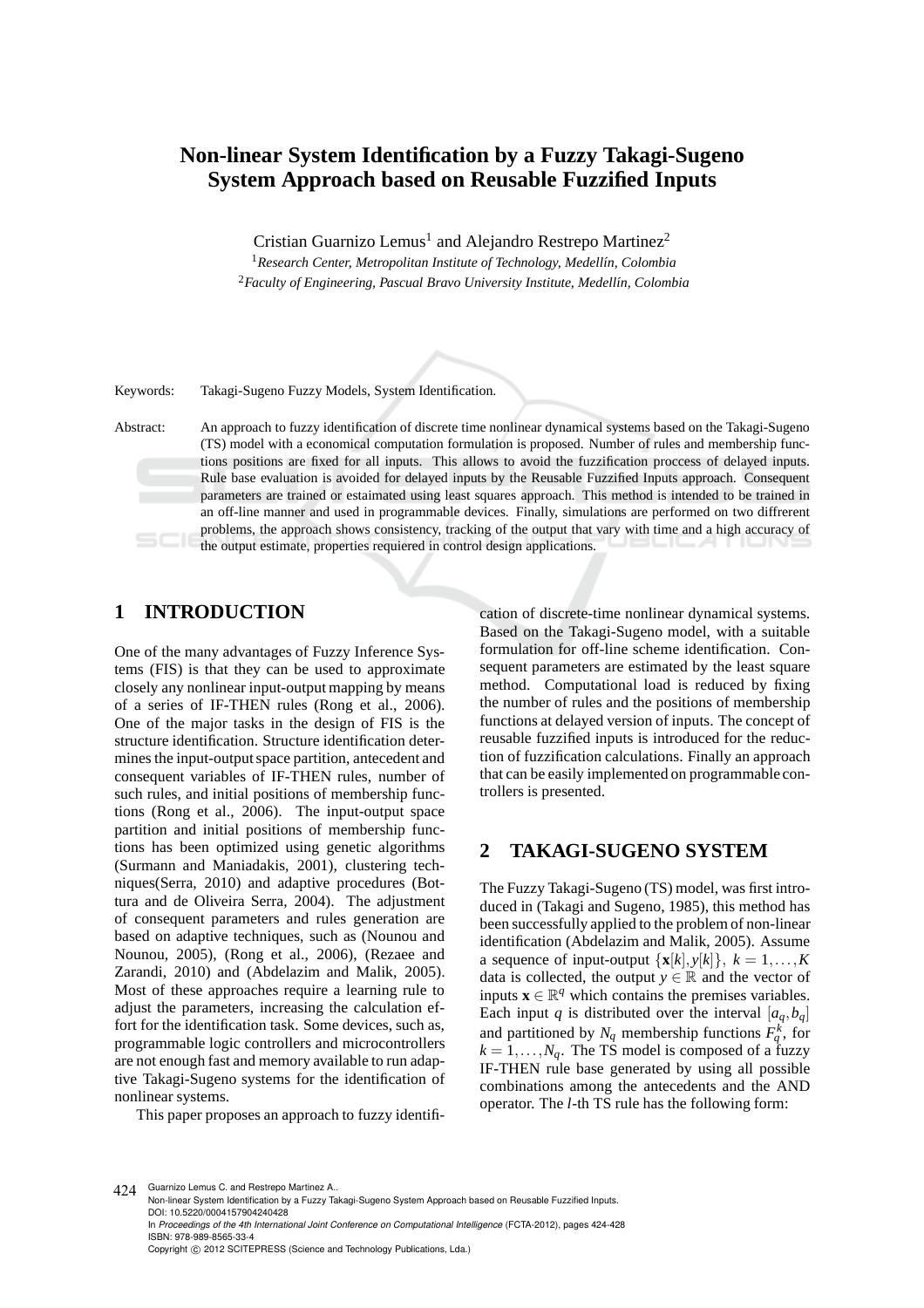$$
R1: IF x1 is F11 AND ... AND xq is Fq1
$$
  
THEN y<sup>1</sup> = f<sup>1</sup>(**x**), l = 1,2,...,L (1)

where *L* is the total number of rules. Additionally, each premise variable  $x_j$  generates a truth value given by a membership function  $\mu_j^l$ . Thus, the truth value  $\mu^l$ for the complete rule *l* is computed as:

$$
\mu^l(\mathbf{x}) = \prod_{j=1}^q \mu_j^l(x_j) \tag{2}
$$

the normalized degree of activation for rule *l* is

$$
w^{l}(\mathbf{x}) = \frac{\mu^{l}(\mathbf{x})}{\sum_{l=1}^{L} \mu^{l}(\mathbf{x})}
$$

the general expression for the output of the fuzzy TS system with *L* rules is given by

$$
f(\mathbf{x}) = \sum_{l=1}^{L} w^{l}(\mathbf{x}) y^{l}
$$
 (3)

this output can be seen as a linear parameter varying (LPV) system (Bottura and de Oliveira Serra, 2004). Also, the consequent part is an affine dynamic model, which has several advantages (Johansen et al., 2000). This two properties makes TS models in a robust linear system framework ideal for identification tasks. A general schematic representation of the process explained before is summarized in figure 1.



Figure 1: General schematic representation of TS fuzzy inference system.

### **2.1 Fuzzy Structure Model Approach**

Most of fuzzy models for identification of discretetime nonlinear systems are based on nonlinear autoregressive with exogenous input (NARX) structure model (Bottura and de Oliveira Serra, 2004). The NARX model establishes a relation between past input-output data and the predicted output

$$
\hat{y}[k+1] = H(y[k], \dots, y[k-n_y+1], u[k], \dots
$$
  

$$
\dots, u[k-n_u+1])
$$
 (4)

where  $H()$  is a nonlinear function, *k* denotes the current discrete time sample,  $n<sub>y</sub>$  and  $n<sub>u</sub>$  are integers related to the delay order of output and input samples, respectively. In terms of rules, the function  $f^l(\mathbf{x})$ given in equation 1 is

$$
f^{l}(\mathbf{x}) = \sum_{j=1}^{n_{y}} \alpha_{j}^{l} y[k-j] + \sum_{j=1}^{n_{u}} \beta_{j}^{l} u[k-j] + c^{l} \qquad (5)
$$

where  $\alpha_j^l$  and  $\beta^l$  are the consequent parameters at fuzzy output for each rule *l*. In this sense,  $\mathbf{x} =$  $[y[k-1], \ldots, y[k-n_v], u[k-1], \ldots, u[k-n_u]],$  with  $q =$  $n_y + n_u$ . The nonlinear system presented in equation 4 can be approximated by the linear combination defined in equation 3, as follows

$$
\hat{y}[k+1] = \sum_{l=1}^{L} w^l(\mathbf{x}) f^l(\mathbf{x})
$$
\n(6)

this equation is the standard form to represent TS fuzzy system for the approximation of discrete-time nonlinear systems. Here we propose a different method. First we assume that equation 4 has the following form

$$
\hat{y}[k] = H_1(y[k-1]) + \ldots + H_{n_y}(y[k-n_y]) +
$$
  
\n
$$
G_1(u[k-1]) + \ldots + G_{n_u}(u[k-n_u])
$$
\n(7)

where  $H_{k_y}$  () and  $G_{k_u}$  () are nonlinear functions, with  $k_y = 1, \ldots, n_y$  and  $k_u = 1, \ldots, n_u$ . Thus, each nonlinear function can be approximated by its input variable, for example,  $H_1(y[k])$  can be approximated by a TS fuzzy system with input *y*[*k*]. Managing one input to approximate an output reduce the complexity of the rule base. Each rule *l* per input has the form

$$
R^l
$$
: IF  $x_1$  is  $F_1^l$  THEN  $y^l = f^l(\mathbf{x}), l = 1, 2, ..., L$ 

in this case, *L* equals the number of membership functions that partition the input space. Moreover, each rule has only one antecedent, then, the calculation required in equation 2 is avoided, because there are no AND connectors. Furthermore, to reduce more computations, we assume that input variables  $u[k-1], \ldots, u[k-n_u]$  are equally partitioned with  $N<sub>u</sub>$  membership functions over the interval  $[a<sub>u</sub>, b<sub>u</sub>]$ . The latter is also extended to output variables  $y[k-1], \ldots, y[k-n_v]$ , but they are equally partitioned with  $N_v$  membership functions over the interval  $[a_v, b_v]$ . If  $u[k]$  and  $u[k-1]$  has the same membership functions configuration, then a delayed version of  $\mu^{l}(u[k])$  will serve to evaluate the rule base system of  $u[k-1]$ , and the process goes on and on. The last relation can be expressed as

$$
\mu^l(u[k-1]) = z^{-1}\mu^l(u[k])
$$

where  $z^{-1}$  is the unit delay operator. This allows to overcome the calculation of truth values  $\mu^l$  () for delayed versions of input and output variables. The latter concept, we name it, reusable fuzzified inputs, because we re-use the fuzzified input values. A systematic view of our approach is shown in 2.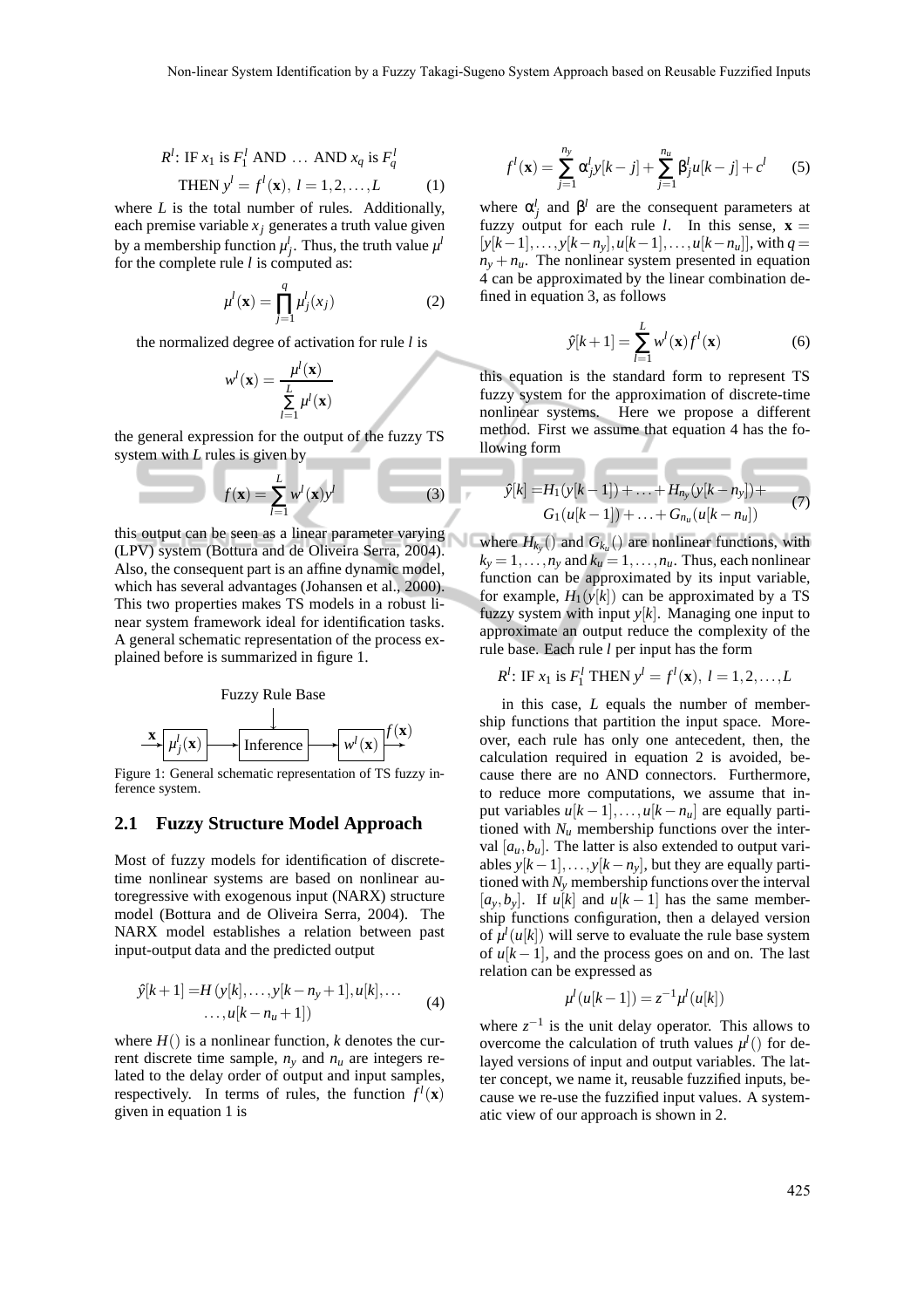

### **2.2 Consequent Parameters Estimation with Least Squares**

In this paper, we assume a fixed number of rules *L* for each input. Thus, combining equations 6, 5 and 7, the problem estimation can be expressed as

$$
\hat{y}[k] = \sum_{l=1}^{L} \left( \sum_{i=1}^{n_y} \left( w_i^l y[k-i] \alpha_i^l \right) + \sum_{i=1}^{n_u} \left( w_{n_y+i}^l u[k-i] \beta_i^l \right) \right) = \mathbf{w}_k \Theta
$$
\n(8)

 $200-1$ 

where  $w_k$ , is the row *k* of matrix **W**, and is defined as

$$
\mathbf{w}_{k} = [w_{1}^{1}y[k-1], \dots, w_{1}^{L}y[k-1], w_{2}^{1}y[k-2], \dots, \n w_{n_{y}}^{L}y[k-n_{y}], w_{n_{y}+1}^{1}u[k-1], \dots, w_{n_{y}+n_{u}}^{L}u[k-n_{u}]]
$$

and

$$
\Theta = [\alpha^1_1, \ldots, \alpha^L_1, \alpha^1_2, \ldots, \alpha^L_{n_y}, \beta^1_1, \ldots, \beta^L_{n_u}]^T
$$

The whole set of output **Y** can be calculated

$$
\mathbf{Y} = \mathbf{W}\boldsymbol{\Theta} + \mathbf{E}
$$

where vector **E** is the approximation error. Using least squares, the vector parameter Θ that minimize the norm of vector **E** is calculated by the following expression (Espinosa et al., 2004)

$$
\Theta = \left(\mathbf{W}^T \mathbf{W}\right)^{-1} \mathbf{Y}^T \mathbf{W}
$$

### **3 RESULTS**

In this section, some simulations will be presented in order to illustrate the advantages of the proposed approach in identification for control applications. The criterion of mean square error (MSE) is used to measure the performance of our approach for fuzzy modelling. MSE is defined as

$$
MSE = \frac{1}{K} \sum_{k=1}^{K} (y[k] - \hat{y}[k])^2
$$

Two different experiments are performed to evaluate this approach. For both experiments, the number of rules *L* is changed, and a summary performance from results is shown and analysed. Membership functions are configured as triangular form and positioned in a way that the whole discourse universe of each input variable is covered. Procedures were implemented and tested in Matlab using Fuzzy Toolbox.

#### **3.1 Identification Problem I**

Four different simulations were performed on the Box and Jenkin's gas furnace data which is a common benchmark (Surmann and Maniadakis, 2001). Membership functions configuration is fixed over the universe of discourse of each input. For example in Figure 3 is shown the disposition of membership functions for input  $u[k-1]$  while, the disposition of membership functions for input  $y[k-1]$  is shown in Figure 4. The input set is composed by  $u[k-1], u[k-1]$ 2],*y*[ $k$ −1] and  $u[k-2]$  for the prediction of *y*[ $k$ ]. MSE values are calculated for the prediction obtained by the trained of consequents using 294 samples (whole dataset samples).



Figure 3: Membership functions for input *u*[*k*] with 3 rules.

MSE values for different number of rules in system identificacion performance are shown in Table 1.

There is no a significant improvement in the MSE value for a number of rules higher than 2. The identification approach presents a good performance following the real output of the gas furnace dataset as shown in Figure 5.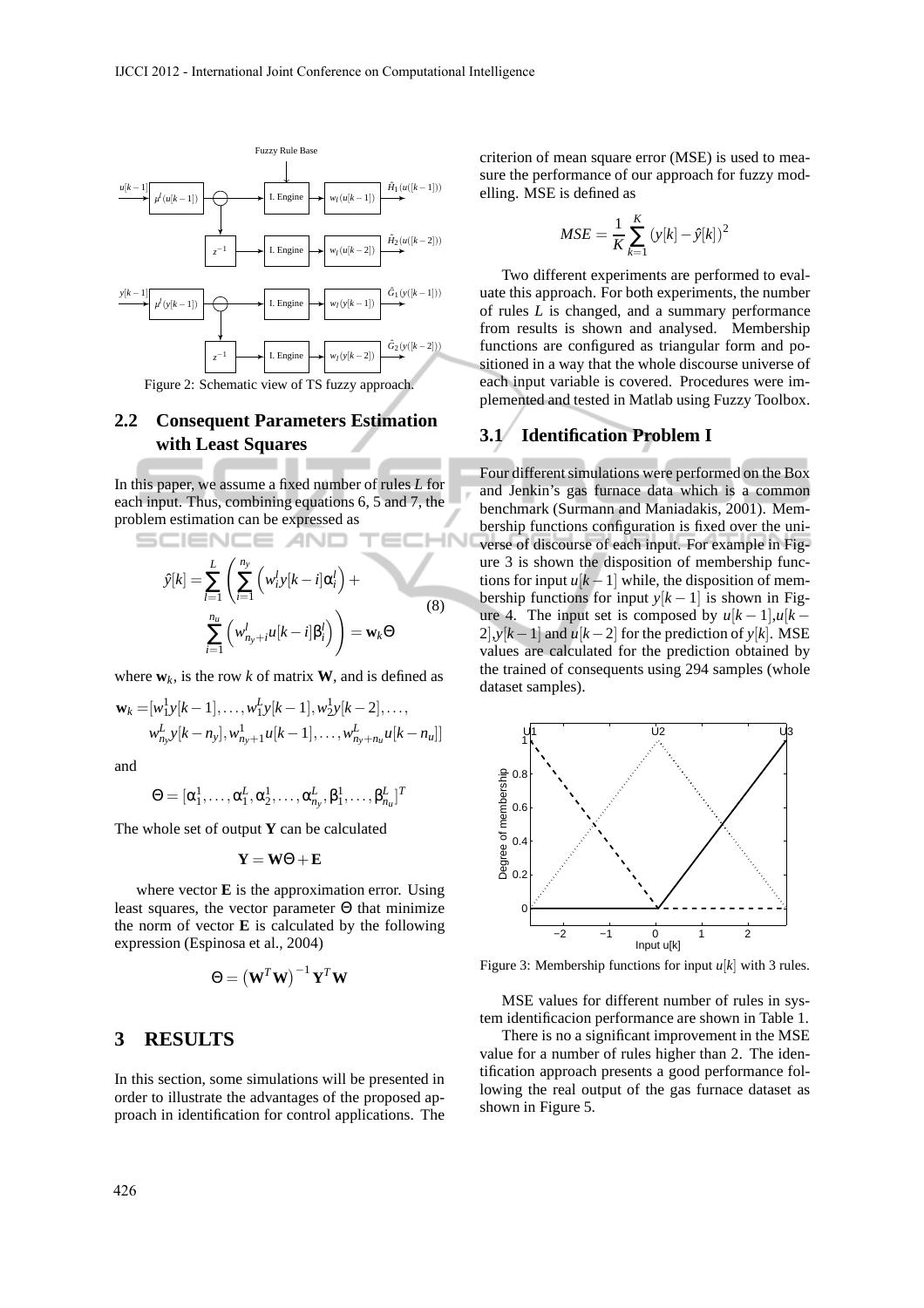

Figure 4: Membership functions for input *y*[*k*] with 3 rules.



Table 1: MSE for Gas Furnace experiment performance.

Figure 5: Gas furnace identification performance, with 3 rules per input.

### **3.2 Identification Problem II**

The second nonlinear dynamic system to be identified has been used in (Rong et al., 2006) and (Bottura and de Oliveira Serra, 2004), for testing of their approaches. The nonlinear modelling problem is defined as

$$
y[k] = \frac{y[k-1]y[k-2](y[k-1]-0.5)}{1+y^2[k-1]+y^2[k-2]} + u[k-1]
$$

The input set is composed by  $u[k-1], y[k-1]$  and *y*[ $k-2$ ]. In the training stage the input *u*[ $k$ ] is given by  $u[k] = \sin(2k/25)$ . The total number of samples generated is 120. The disposition of each membership function is equally distributed between input limits, in a similar manner to the previous experiment. MSE values for different number of rules in system identification performance are shown in Table 2.

|  |  | Table 2: MSE for Gas Furnace experiment performance. |
|--|--|------------------------------------------------------|
|  |  |                                                      |



Figure 6: Nonlinear problem II performance obtained with 3 rules per input.

In this case, a big improvement is obtained when passing from two number of rules to three. This indicates that the new added membership function helps to fit better with the data inputs distribution, allowing a better estimation of the real output.

# **4 CONCLUSIONS**

In this paper, a fuzzy inference system is developed based on the reuse of fuzzified inputs. In this method, the fuzzy membership functions are fixed for each input, this allows to even save lots of computation. The performance of the presented approach has been tested on two nonlinear systems identification benchmark problems. Results indicate that this approach is easy to implement, has less computation load and is accurate for a low number of rules per input.

The performance of the approach is sensible to membership functions location. An optimization of the location of membership function would improve the performance and obtain a higher suited model for the input data.

### **ACKNOWLEDGEMENTS**

This research was supported by Automatic and Electronic Research Group and the project "Maximización de extracción de energía en aerogeneradores para cogeneración urbana en el Valle de Aburrá" code P10-233 from Metropolitan Institute of Technology.